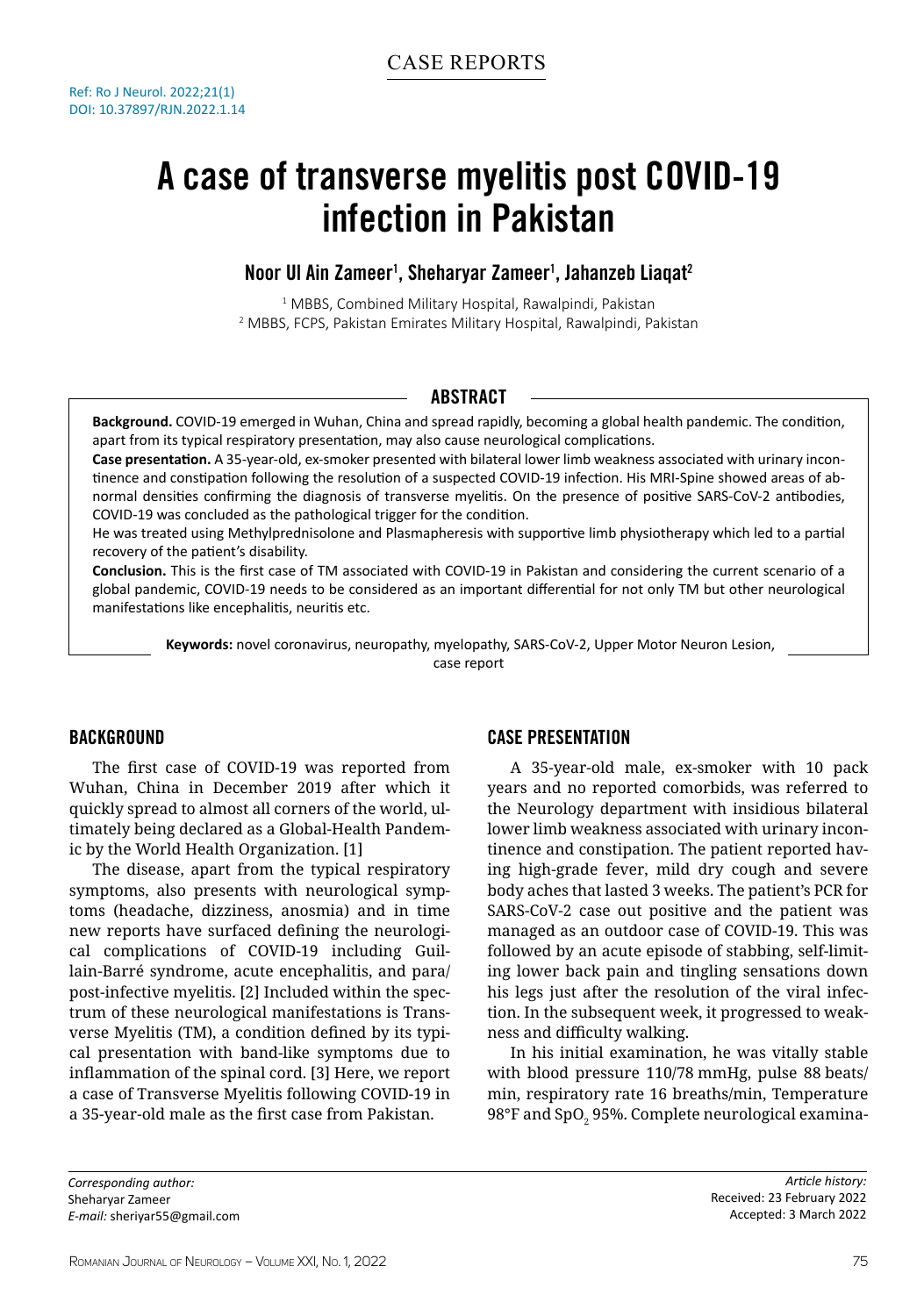tion demonstrated reduced muscle power in all muscle groups at 4/5 (Medical Research Council Muscle Scale) progressively deteriorating to 2/5, hypertonia, exaggerated deep tendon reflexes, clonus, Babinski's, and Hoffman's sign positive in both lower limbs. Lhermitte's sign was positive.

When the patient was received at the Neurology department, he had already undergone a multitude of tests. His hemogram was within normal limits. Viral Serology for Hepatitis B, Hepatitis C, HIV-I and HIV-II were negative. Liver function tests, renal function tests, TSH levels and clotting profile were not altered. X-Ray chest & spine did not show any abnormality. VDRL was negative. Plain MRI-Spine showed intramedullary abnormal intensity areas at CV5-CV6 to DV9-DV10, predominantly involving the lateral and posterior cord segments. MRI-brain, MR-Angiography and MR-Venography were unremarkable. PCR-EBV, PCR-HSV, PCR-CMV and PCR-HTLV1 were negative. Serum anti-MOG antibodies, anti-AQP4 antibodies, extractable nuclear antigen (ENA) antibodies, antineutrophil cytoplasmic antibodies (ANCA), antiphospholipid antibodies and CSF oligoclonal bands were negative. The CSF-IgG index was normal. Visual evoked potentials were normal. The nerve conduction studies, and Electromyography showed normal sensory and motor study of the sampled nerves and muscles. Under renewed hospital protocols, a screening SARS-CoV-2 PCR and HRCT-Chest did not identify an active COVID-19 infection; however, post infection SARS-CoV-2 Antibodies were positive.



FIGURE 1. Plain MRI-Spine of the patient showed intramedullary abnormal intensity areas at CV5-CV6 to DV9-DV10

The patient had received 5 sessions of Solumedrol (Methylprednisolone) at 1g/day that showed mild improvement. This was followed by 5 sessions of plasmapheresis with supportive lower limb physiotherapy. The patient has partial recovery from 2/5 to 4/5 muscle power (Medical Research Council Muscle Scale) and is ambulatory with support during his follow up. During his admission, the patient had developed a central line associated bloodstream infection (CLABSI) (*Staphylococcus aureus*) for which he was given an extensive course of antibiotics. Foley catheterization and lactulose were used for urinary incontinence and constipation, respectively.

#### **DISCUSSION**

Transverse Myelitis (TM) is a heterogeneous non-compressive myelopathy having either an acute or subacute onset with varying degrees of sensory and motor involvement depending on the spinal cord segment affected. [3]

Zhao Y, et.al. was the first to hypothesize that the primary target of SARS-CoV-2 are pneumocytes by the involvement of Angiotensin Converting Enzyme-2 (ACE-2) receptors. [4] ACE-2 receptors are also located in glial cells of the central nervous system, which could indicate a possible means of involvement in neurological manifestations. [5] There are other possible mechanisms that have been proposed in the literature like direct invasion of the nervous system via olfactory bulb, neurological damage due to hypoxic damage following infection and immune mediated damage due to the characteristic 'cytokine storm' in COVID-19. [6] However, the exact mechanism of neurological involvement in COVID-19 still remains obscure. Our case signifies the very need to develop an understanding of these mechanisms.

The management for TM differs on a case-bycase basis, however the standard treatment utilizes corticosteroids (Dexamethasone or Methylprednisolone), plasmapheresis (if therapeutic failure to corticosteroids or with motor involvement) and other immunosuppressive drugs (azathioprine, rituximab, IV immunoglobulins etc.) [7] The very same protocol was followed in our patient however, with the ongoing COVID-19 pandemic, making a decision on giving or not giving immunosuppressants was a difficult and crucial one.

The first case of Transverse Myelitis following COVID-19 was reported in a 66-year-old man in Wuhan, China. [8] The first case of TM following COV-ID-19 reported to show improvement with steroids and plasmapheresis was reported in a 28-year-oldfemale. [9] The literature does not report any case of TM following COVID-19 in Pakistan making this the first one, however cases have already been reported in the neighboring India.[10]